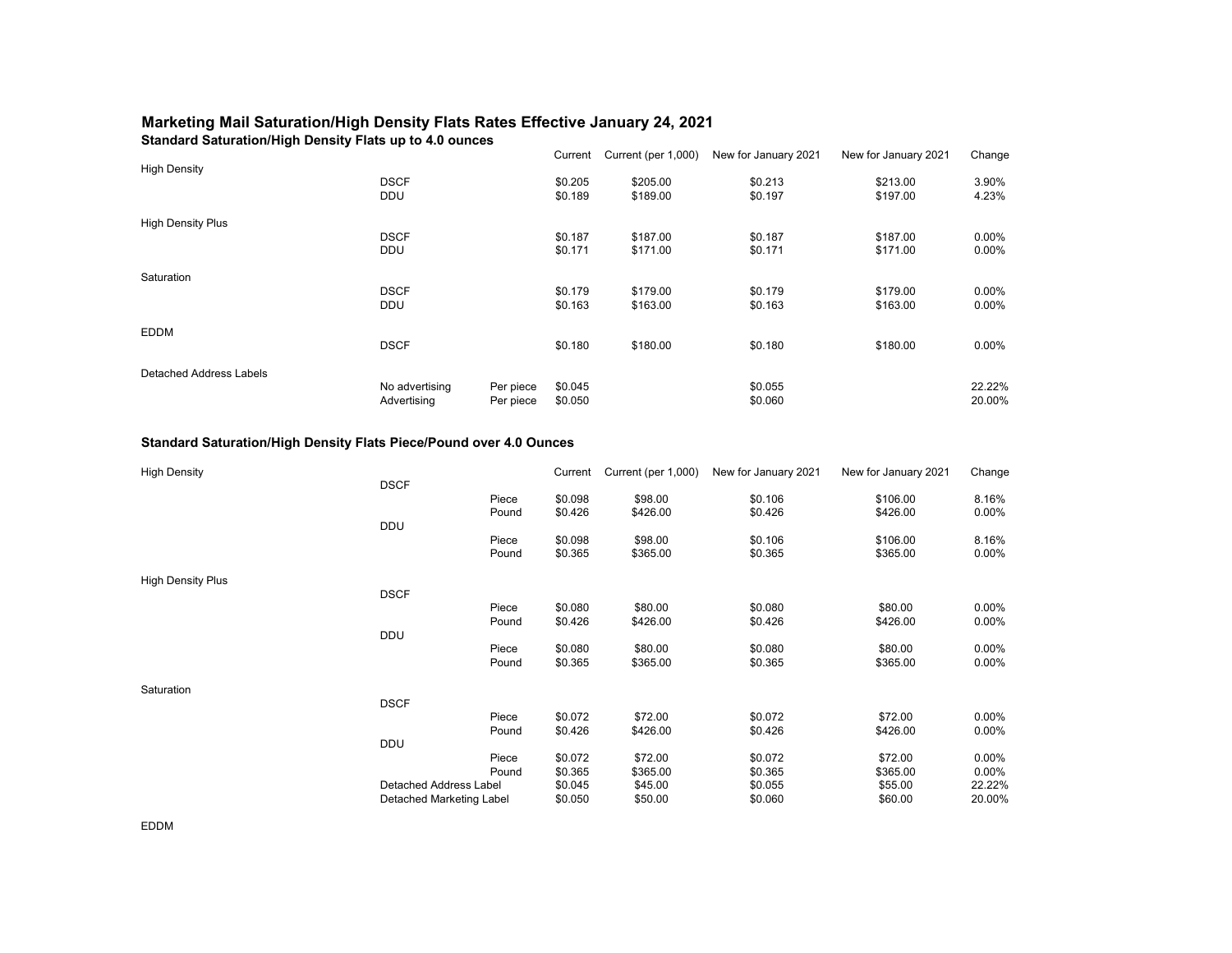|                                                                   | <b>DDU</b>                |                |                                 |                     |                    |                             |                          |
|-------------------------------------------------------------------|---------------------------|----------------|---------------------------------|---------------------|--------------------|-----------------------------|--------------------------|
|                                                                   |                           | Piece<br>Pound | \$0.073<br>\$0.365              | \$73.00<br>\$365.00 | \$0.073<br>\$0.365 | \$73.00<br>\$365.00         | 0.00%<br>0.00%           |
| Example: Standard Enhanced Carrier Route 6 ounce flat (per 1,000) |                           |                |                                 |                     |                    |                             |                          |
| <b>High Density</b>                                               | <b>DSCF</b><br><b>DDU</b> |                | Current<br>\$257.75<br>\$234.88 |                     |                    | New<br>\$265.75<br>\$242.88 | Change<br>3.10%<br>3.41% |
| <b>High Density Plus</b>                                          | <b>DSCF</b><br>DDU        |                | \$239.75<br>\$216.88            |                     |                    | \$239.75<br>\$216.88        | 0.00%<br>0.00%           |
| Saturation                                                        | <b>DSCF</b><br><b>DDU</b> |                | \$231.75<br>\$208.88            |                     |                    | \$231.75<br>\$208.88        | 0.00%<br>0.00%           |
| <b>Periodicals Within County</b>                                  |                           |                |                                 |                     |                    |                             |                          |
| <b>In-County Automation</b>                                       |                           |                | Current                         |                     |                    | <b>New</b>                  | Change                   |
| Pound rates                                                       | <b>DDU</b><br>Non-DDU     | pound<br>pound | \$0.156<br>\$0.204              |                     |                    | \$0.156<br>\$0.204          | 0.00%<br>0.00%           |
| Piece rates<br>Automation barcoded flats                          | 3-Digit                   | piece          | \$0.145                         |                     |                    | \$0.156                     | 7.59%                    |
|                                                                   | 5-Digit<br>Basic          | piece<br>piece | \$0.117<br>\$0.156              |                     |                    | \$0.122<br>\$0.171          | 4.27%<br>9.62%           |
| <b>In-County Nonautomation</b>                                    |                           |                |                                 |                     |                    |                             |                          |
| Pound rates                                                       | <b>DDU</b>                | pound          | \$0.156                         |                     |                    | \$0.156                     | 0.00%                    |